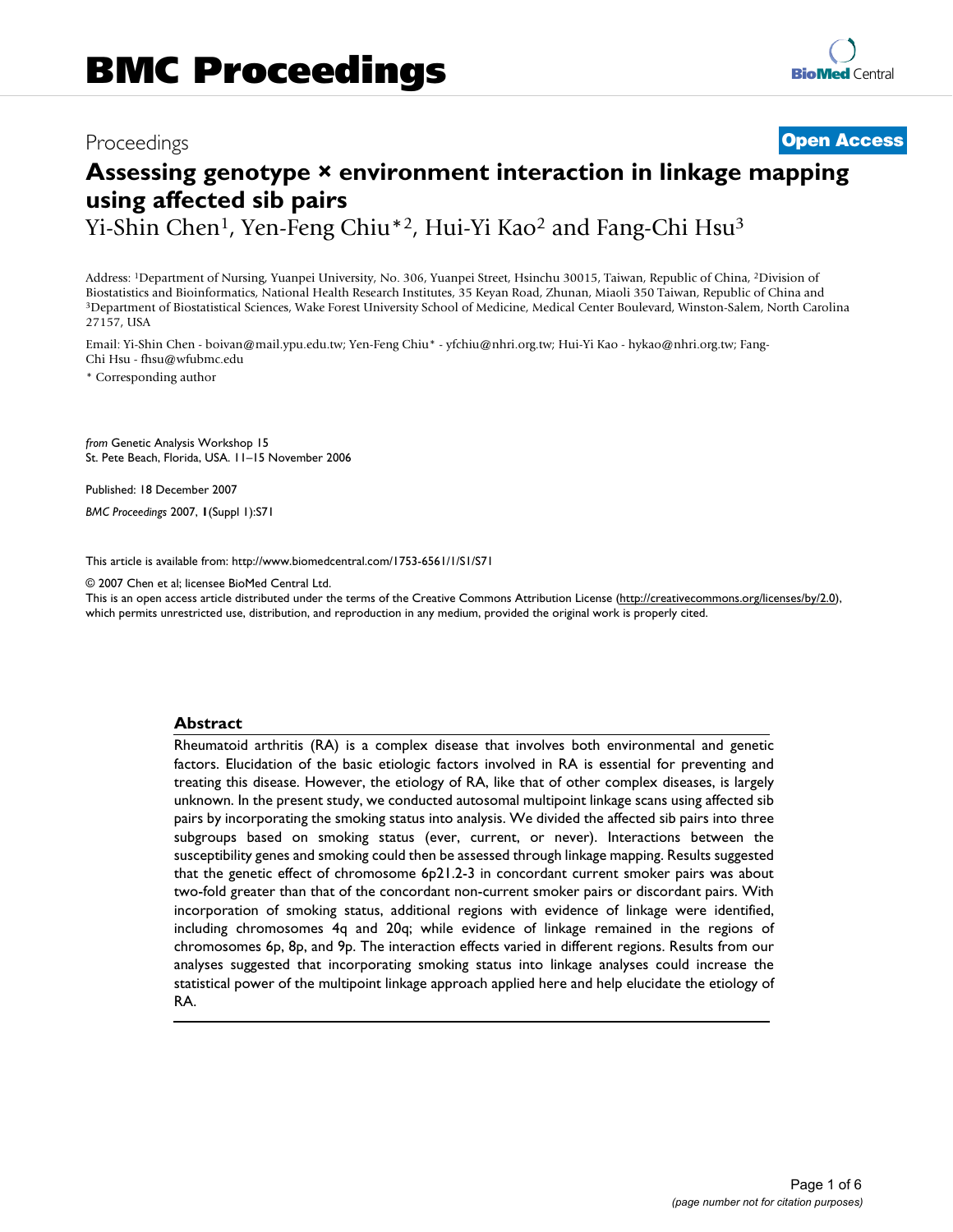### **Background**

Numerous epidemiologic studies have shown that both genetic and environmental factors contribute to the development of rheumatoid arthritis (RA). Few studies have proceeded further to study how environmental and genetic factors might interact in individuals with RA [1]. To prevent and treat RA, it is necessary to understand the basic etiologic factors involved. Up to now, the most solid evidence for environmental influences exists for smoking; however, to the best of our knowledge, no previous studies have incorporated the effects of smoking into a genome-wide search for the susceptibility loci of RA. Because a gene × smoking interaction is likely to play an important role in the etiology of RA, incorporating smoking data to allow for interaction in linkage analysis would allow the interaction to be assessed and increase power for localizing a disease gene [2].

Recently, Liang et al. [3-5] proposed a robust multipoint linkage analysis approach using affected sib pairs by incorporating the information from environmental factors, which simultaneously tests for statistical interaction between the susceptibility locus and the environmental factors. It also provides estimates of the genetic effects stratified by the environmental factor and location of the disease locus  $τ$ , along with sampling uncertainty, to help investigators to narrow down chromosomal regions of interest. The value (1+C*<sup>i</sup>* )/2 (where the genetic effect for stratum *i* is denoted by "C*<sup>i</sup>* ") characterizes the probability of an affected sib pair in stratum *i* sharing the same allele at  $\tau$  from the parent. The genetic effects from the susceptibility locus for all stratified groups could be estimated, and the significance levels of these genetic linkage effects could be assessed at the estimated putative disease locus. Further, the significance of the interaction between a gene and smoking can be assessed through testing the null hypothesis, where all *C* values are considered equal. Hence, we adopted this multipoint linkage approach to assess the gene × smoking interaction for RA in the present study.

#### **Methods** *Materials*

A total of 1096 affected sib pairs from 757 multiplex families in the North American Rheumatoid Arthritis Consortium (NARAC) study were included in the study. Only 615 or 627 sib pairs (depending on the chromosomal regions) had genotype information, and thus these were used for our analysis. The NARAC multiplex families contain 8017 individuals, most of whom are Caucasians (90.6%). We performed the analyses using the entire data set and the subset of Caucasians and found that the results from both data sets were virtually identical. We therefore reported only the results from the entire data set here. A total of 375 microsatellite markers were used in the analyses. There were 615 affected sib pairs available for chromosomes 1–11, 13–16, and 19–22, and 627 affected sib pairs available for chromosomes 12, 17, and 18. The smoking variables included "ever smoker" and "current smoker." Due to the missingness of smoking variables, the total number of affected sib pairs included in the analysis varied from 585 to 597, depending on which smoking variable was used, and which chromosomal region was studied.

Several studies have shown that the association between current heavy smokers and RA was striking, while the association between "ever smokers" and RA was modest (e.g., [6]). To understand the etiology of RA, it is therefore helpful to examine the interactions between these two smoking statuses and the trait locus of RA. The affected sib pairs were stratified according to their smoking status. The gene × smoking effect was examined separately for the two smoking variables. The three groups of affected sib pairs stratified by "ever smoked" status were (never smoked, never smoked) pairs, (never smoked, ever smoked) pairs, and (ever smoked, ever smoked) pairs; they were (noncurrent smoker, non-current smoker) pairs, (non-current smoker, current smoker) pairs, and (current smoker, current smoker) pairs when stratified by the "current smoking" status. For chromosomes 12, 17, and 18, the numbers of (never smoked, never smoked), (never smoked, ever smoked), and (ever smoked, ever smoked) affected sib pairs were 163, 206, and 225, respectively; there were 160, 203, and 222, respectively, for the rest of chromosomes. In addition, the numbers of affected sib pairs for (non-current smoker, non-current smoker), (non-current smoker, current smoker), and (current smoker, current smoker) were 425, 138, and 34, respectively, for chromosomes 12, 17, and 18, and 417, 137, and 34, respectively, for the rest of chromosomes. Among the 425 (417) concordant "non-current smoker" pairs, 160 (163) of them were concordant "never smoked" pairs, while 34 (34) out of 225 (222) "ever smoked" pairs were "current smoker" pairs. There were 636 (about 39.9%) former smokers who were "ever smokers", yet were not "current smokers." Five affected sibs (about 0.31%) mistakenly reported that they never smoked, yet were current smokers. The difference in numbers of the affected sib pairs defined by never/ever smoked and noncurrent/current smokers was made by these 641 (636+5) affected sibs.

#### *Statistical methods*

The parameters  $C_0$ ,  $C_1$ , and  $C_2$  were the genetic effects for the three groups stratified by one of the smoking statuses, respectively. The GeneHunter program was used to calculate identity-by-decent (IBD) sharing of affected sib pairs. The GeneFinder program was applied to obtain the estimates of  $\tau$  and  $C_i$ ,  $i = 0, 1, 2$ , and their 95% confidence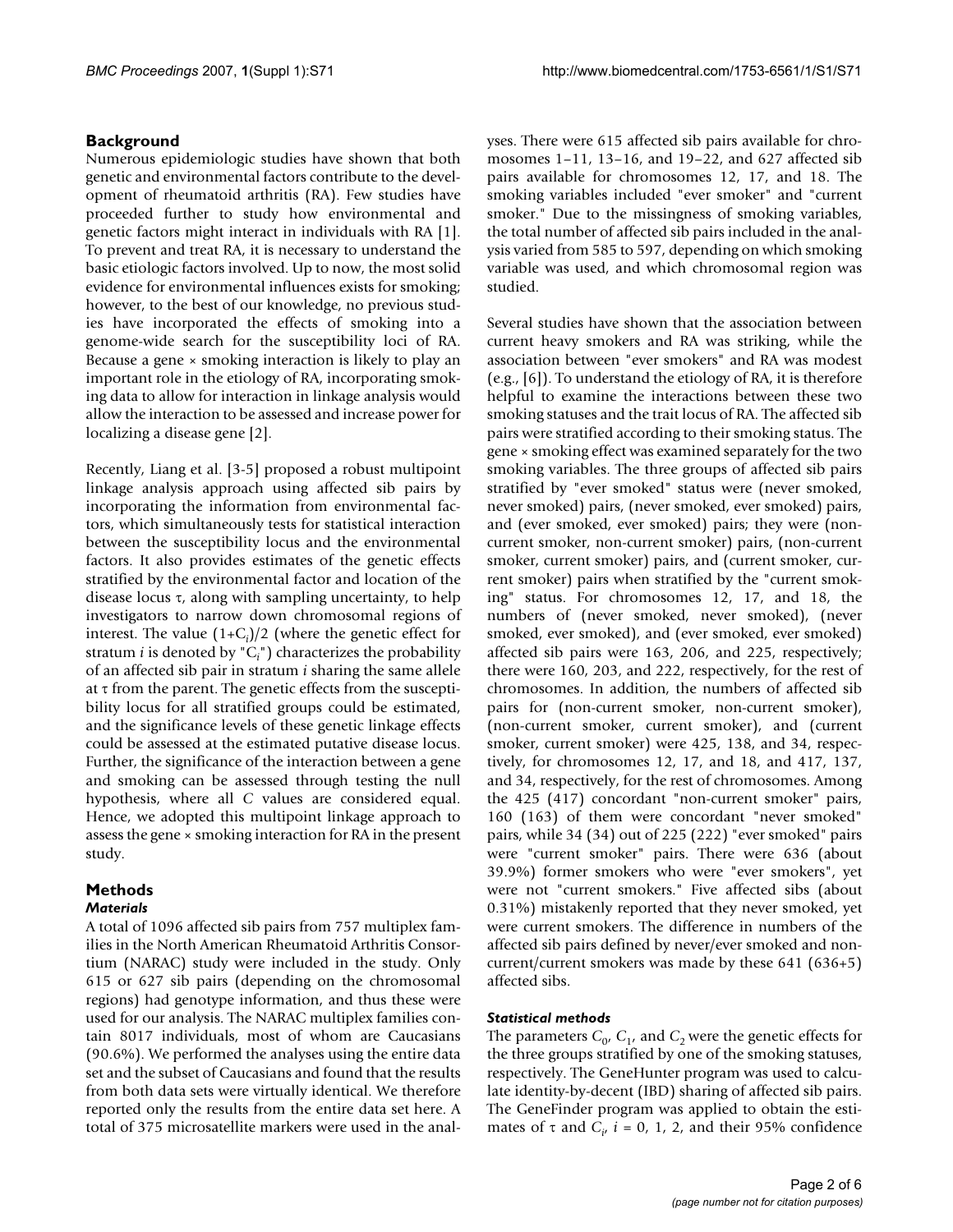| Chr             | $\hat{\tau}$ (SE) | 95% C.I. for $\tau$ | $\hat{C}$ (SE)  | p-Value for testing $H_0: C = 0$ |
|-----------------|-------------------|---------------------|-----------------|----------------------------------|
|                 | 142.81(13.6)      | [116.16, 169.46]    | 0.04(0.031)     | 0.095                            |
| 2               | 207.79 (12.39)    | [183.52, 232.07]    | 0.032(0.03)     | 0.14                             |
| 3               | 24.24 (14.03)     | $[-3.26, 51.74]$    | 0.023(0.029)    | 0.21                             |
| 4               | 178.47 (53.35)    | [73.91, 283.02]     | $-0.006(0.03)$  |                                  |
| 5               | 91.6(8.49)        | [74.96, 108.24]     | 0.063(0.036)    | 0.04                             |
| 6               | 45.87 (1.26)      | [43.39, 48.34]      | 0.219(0.028)    | $3.80 \times 10^{-15}$           |
| 7               | 90.37(36.11)      | [19.59, 161.14]     | 0.014(0.036)    | 0.35                             |
| 8               | 7.09 (4.78)       | $[-2.28, 16.46]$    | 0.08(0.029)     | 0.0027                           |
| 9               | 40.11(6.82)       | [26.74, 53.48]      | 0.067(0.033)    | 0.02                             |
| $\overline{10}$ | 84.21 (8.01)      | [68.51, 99.91]      | 0.049(0.029)    | 0.047                            |
| $\mathbf{H}$    | 67.67 (25.9)      | [16.9, 118.43]      | 0.034(0.045)    | 0.22                             |
| 12              | 52.16 (13.49)     | [25.72, 78.59]      | 0.036(0.032)    | 0.13                             |
| 3               | 90.07 (17.77)     | [55.24, 124.9]      | $-0.022(0.028)$ |                                  |
| 4               | 49.75 (15.29)     | [19.78, 79.71]      | 0.032(0.037)    | 0.19                             |
| 15              | 60.55(6.24)       | [48.31, 72.78]      | $-0.042(0.027)$ |                                  |
| 16              | 49.83 (6.90)      | [36.3, 63.36]       | 0.064(0.035)    | 0.034                            |
| 17              | 23.39 (36.58)     | $[-48.31, 95.09]$   | $-0.01(0.027)$  |                                  |
| 18              | 70.22 (8.80)      | [52.97, 87.47]      | 0.056(0.033)    | 0.043                            |
| 9               | 82.32 (4.43)      | [73.63, 91.01]      | $-0.098(0.027)$ |                                  |
| 20              | 18.75 (10.66)     | $[-2.15, 39.64]$    | $-0.059(0.038)$ |                                  |
| 21              | Not Convergent    |                     |                 |                                  |
| 22              | 34.74 (4.94)      | [25.06, 44.42]      | $-0.043(0.027)$ |                                  |

**Table 2: Incorporating "ever smoked" status into linkage mapping using affected sib pairs**

|                |                   | Estimate (p-Value)          |                             |                      |                                    |
|----------------|-------------------|-----------------------------|-----------------------------|----------------------|------------------------------------|
| Chr            | $\hat{\tau}$ (SE) | $\hat{C}_0$                 | $\hat{C}_1$                 | $\hat{C}_2$          | Testing $H_0: C_0 = C_1 = C_2 = C$ |
|                | 120.04 (7.60)     | $-0.046(0.45)$              | 0.058(0.29)                 | 0.068(0.14)          | 0.28                               |
| $\overline{2}$ | 25.54 (6.94)      | $-0.086(0.12)$              | $-0.047(0.31)$              | $-0.041(0.36)$       | 0.79                               |
| 3              | 216.54 (4.60)     | 0.021(0.71)                 | $-0.090(0.066)$             | $-0.092(0.046)$      | 0.22                               |
| 4              | 99.56 (7.25)      | $-0.039(0.55)$              | 0.100(0.085)                | $-0.037(0.48)$       | 0.15                               |
| 5              | 44.83 (7.60)      | $-0.030(0.63)$              | 0.082(0.11)                 | 0.030(0.57)          | 0.37                               |
| 6              | 45.6 (1.34)       | $0.212$ (1.2 × 10-4)        | $0.200(3.1 \times 10^{-5})$ | $0.222$ (2.3 × 10-6) | 0.95                               |
| 7              | 32.96(7.10)       | 0.033(0.57)                 | $-0.036(0.47)$              | $-0.059(0.23)$       | 0.46                               |
| 8              | 25.84 (2.86)      | $0.217(4.7 \times 10^{-4})$ | 0.104(0.027)                | $-0.035(0.49)$       | 0.0055                             |
| 9              | 41.67 (6.72)      | 0.070(0.25)                 | 0.040(0.50)                 | 0.086(0.13)          | 0.85                               |
| 10             | 25.02 (6.19)      | 0.084(0.16)                 | $-0.032(0.50)$              | $-0.047(0.32)$       | 0.18                               |
| $\mathbf{H}$   | 83.73 (6.78)      | $-0.062(0.29)$              | 0.019(0.71)                 | 0.077(0.12)          | 0.19                               |
| 12             | 115.95(6.01)      | 0.066(0.37)                 | 0.025(0.70)                 | $-0.159(0.0022)$     | 0.12                               |
| 3              | 23.9(5.53)        | 0.102(0.089)                | $-0.097(0.057)$             | $-0.065(0.17)$       | 0.026                              |
| 4              | 43.04 (8.95)      | $-0.015(0.79)$              | $-0.008(0.87)$              | 0.077(0.24)          | 0.5                                |
| 15             | 55.12 (3.80)      | $-0.091(0.069)$             | 0.066(0.20)                 | $-0.099(0.028)$      | 0.029                              |
| 16             | 62.59(5.18)       | 0.027(0.66)                 | 0.085(0.13)                 | 0.074(0.15)          | 0.76                               |
| 17             | 44.85 (5.65)      | $-0.151(0.012)$             | 0.049(0.40)                 | 0.052(0.30)          | 0.017                              |
| 18             | 118.42 (4.06)     | 0.035(0.52)                 | $-0.101(0.032)$             | 0.005(0.92)          | 0.12                               |
| 9              | 83.74 (3.79)      | $-0.025(0.65)$              | $-0.148(0.0037)$            | $-0.133(0.0031)$     | 0.20                               |
| 20             | 50.23 (8.23)      | 0.009(0.88)                 | 0.004(0.94)                 | $-0.070(0.14)$       | 0.47                               |
| 21             | 30.09 (6.34)      | 0.028(0.61)                 | 0.032(0.44)                 | $-0.042(0.29)$       | 0.37                               |
| 22             | 28.76 (4.62)      | $-0.018(0.76)$              | $-0.068(0.16)$              | $-0.036(0.44)$       | 0.79                               |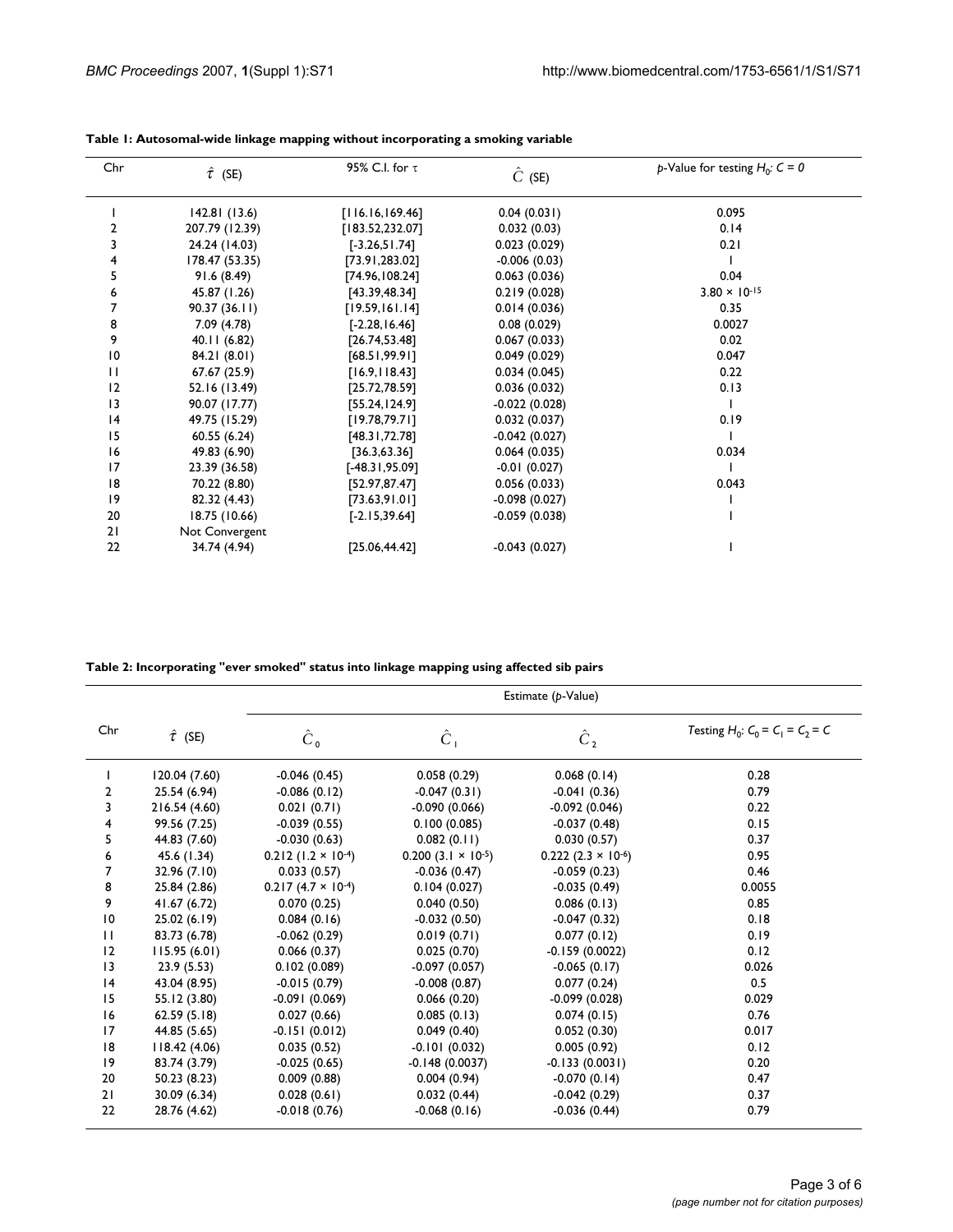

### trent smoker" vs. overall estimated IBD stratified by "ever smoked mated iBD stratified by "ever smoked mated i<br>IBD for chromosome 6; b, estimated IBD for chromosome 6; b, estimated by "cur---------------------------------

a, Estimated IBD stratified by "ever smoked" vs. overall estimated IBD for chromosome 6; b, estimated IBD stratified by "current smoker" vs. overall estimated IBD for chromosome 6.

| Table 3: Incorporating "current smoker" status into linkage mapping using affected sib pairs |  |  |  |
|----------------------------------------------------------------------------------------------|--|--|--|
|                                                                                              |  |  |  |

|                 |                   | Estimate (p-Value)          |                             |                              |                                    |  |
|-----------------|-------------------|-----------------------------|-----------------------------|------------------------------|------------------------------------|--|
| Chr             | $\hat{\tau}$ (SE) | $\hat{C}_0$                 | $\hat{C}_1$                 | $\hat{C}_2$                  | Testing $H_0: C_0 = C_1 = C_2 = C$ |  |
|                 | 50.96 (5.79)      | $-0.042(0.20)$              | 0.087(0.17)                 | $-0.022(0.87)$               | 0.15                               |  |
| 2               | 94.63 (6.38)      | $-0.056(0.12)$              | $-0.076(0.19)$              | 0.019(0.86)                  | 0.61                               |  |
| 3               | 216.59 (5.58)     | $-0.054(0.12)$              | $-0.083(0.15)$              | $-0.082(0.54)$               | 0.85                               |  |
| 4               | 160.24(6.73)      | $-0.040(0.27)$              | 0.121(0.044)                | $-0.105(0.34)$               | 0.045                              |  |
| 5               | 188.91 (8.03)     | $-0.057(0.11)$              | $-0.025(0.70)$              | 0.090(0.53)                  | 0.19                               |  |
| 6               | 45.76 (1.29)      | $0.199(1.3 \times 10^{-8})$ | $0.197(6.8 \times 10^{-4})$ | 0.425(0.0018)                | 0.023                              |  |
| 7               | 32.68 (5.60)      | 0.000(1.00)                 | $-0.126(0.030)$             | 0.038(0.76)                  | 0.15                               |  |
| 8               | 26.31(3.43)       | $0.119(9.5 \times 10^{-4})$ | 0.002(0.97)                 | $-0.087(0.51)$               | 0.0086                             |  |
| 9               | 38.79 (4.62)      | 0.110(0.0060)               | 0.013(0.86)                 | $-0.213(0.064)$              | 0.00052                            |  |
| $\overline{10}$ | 26.94 (6.05)      | $-0.012(0.72)$              | $-0.034(0.58)$              | 0.200(0.10)                  | 0.033                              |  |
| $\mathbf{H}$    | 9.04(4.87)        | $-0.043(0.18)$              | 0.084(0.15)                 | $-0.001(0.99)$               | 0.10                               |  |
| $ 2\rangle$     | 51.51(8.85)       | 0.037(0.37)                 | 0.087(0.18)                 | $-0.081(0.51)$               | 0.34                               |  |
| 3               | 37.99 (5.64)      | $-0.016(0.63)$              | $-0.103(0.071)$             | 0.166(0.094)                 | 0.023                              |  |
| 4               | 83.04 (9.72)      | $-0.014(0.74)$              | 0.032(0.72)                 | 0.207(0.087)                 | 0.052                              |  |
| 15              | 14.95 (8.02)      | $-0.026(0.42)$              | $-0.082(0.14)$              | $-0.028(0.82)$               | 0.66                               |  |
| 16              | 58.61 (5.20)      | 0.041(0.28)                 | 0.090(0.20)                 | 0.200(0.19)                  | 0.15                               |  |
| 17              | 111.99(10.07)     | $-0.013(0.76)$              | 0.042(0.58)                 | $-0.164(0.26)$               | 0.28                               |  |
| 18              | 74.46 (6.68)      | 0.070(0.073)                | 0.031(0.63)                 | $-0.178(0.19)$               | 0.018                              |  |
| 9               | 81.12 (3.43)      | $-0.108(0.0015)$            | $-0.036(0.56)$              | $-0.319(2.1 \times 10^{-4})$ | 0.0096                             |  |
| 20              | 88.46 (4.00)      | $-0.002(0.96)$              | $-0.046(0.50)$              | 0.214(0.052)                 | 0.040                              |  |
| 21              | 38.43 (4.59)      | 0.007(0.83)                 | 0.025(0.59)                 | $-0.165(0.14)$               | 0.052                              |  |
| 22              | 37.41(4.14)       | $-0.039(0.25)$              | $-0.077(0.16)$              | $-0.150(0.18)$               | 0.29                               |  |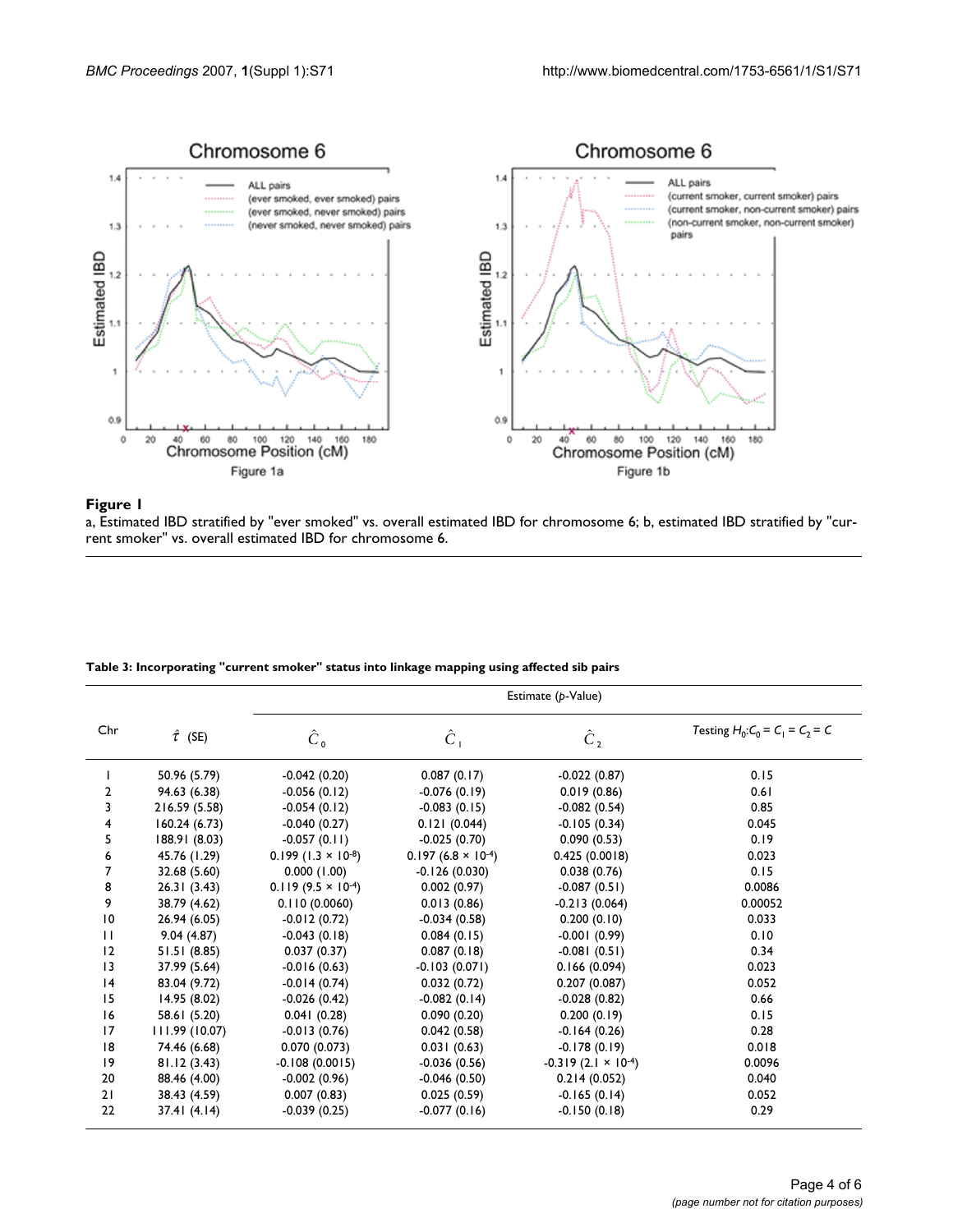intervals, as well as to calculate the *p*-values of the genetic effects to test whether C values were all equal (that is, if the gene × environment interaction was present). In addition, we compared these results with the results from analyses excluding environmental factors.

#### **Results**

For comparison, we demonstrated the results from the autosomal-wide scan in which smoking status was not incorporated in Table 1. As illustrated in Table 2 and Figure 1a, after stratifying on the status of "ever smoked," the susceptibility disease locus on chromosome 6 remained in the same region as that identified without incorporating "ever smoked" status, around 45.6 cM on chromosome 6. The genetic effects from the three "ever smoked" groups remained statistically significant and were similar at this locus, with  $\hat{C}_0 = 0.21$  ( $p = 0.00012$ ),  $\hat{C}_1 = 0.20$  ( $p$  $= 0.000031$ ) and  $\hat{C}_2 = 0.22$  ( $p = 2.32 \times 10^{-6}$ ). Therefore, the interaction between the susceptibility locus and "ever smoked" status was not statistically significant (*p* = 0.95). Nevertheless, the interaction of the gene by "ever smoked" status was observed at 25.84 cM on chromosome 8 (*p* = 0.0055), at 23.9 cM on chromosome 13 (*p* = 0.026), at 55.12 cM on chromosome 15 (*p* = 0.029), and at 44.85 cM on chromosome 17 ( $p = 0.017$ ). The (never smoked, never smoked) and (never smoked, ever smoked) pairs showed significant genetic effects ( $\hat{C}_0$  = 0.22,  $p$  = 0.00047;  $\hat{C}_1$  = 0.10,  $p$  = 0.027) at the susceptibility locus identified on chromosome 8, but not on chromosomes 13, 15, or 17, indicating that the genetic effect of "ever smoked" status varied from region to region, and the interaction could still exist when the genetic effect for each stratum in the region was not statistically significant.

When stratified by "current smoking" status (Table 3), the susceptibility disease locus on chromosome 6 remained at the same location, and the interaction between this locus and current smoking status was statistically significant (p = 0.023). The genetic effect from the (current smoker, current smoker) group was estimated to be  $0.43$  (p =  $0.0018$ ), about two-fold higher than those from the (non-current smoker, non-current smoker) ( $\hat{C}$ 0 = 0.20, p = 1.30 × 10-8) and (non-current smoker, current smoker) ( $\hat{C}$  1 = 0.20, p = 0.00068) groups as illustrated in Figure 1b.

Other regions showed a significant interaction between the susceptibility locus and current smoking status, including the locations of 160.2, 26.3, 38.8, 26.9, 38.0,

83.0, 74.5, 81.1, 88.5, and 38.4 cM on chromosomes 4, 8, 9, 10, 13, 14, 18, 19, 20, and 21, respectively. The gene × smoking interactions were most striking on chromosomes 8 (*p* = 0.0086) and 9 (*p* = 0.00052). Among them, the (non-current smoker, non-current smoker) group showed statistically significant genetic effects on chromosomes 8p and 9p with  $\hat{C}_0 = 0.12$  ( $p = 0.00095$ ) and 0.11 ( $p =$ 0.0060), respectively. The (non-current smoker, current smoker) group showed a statistically significant genetic effect on chromosome 4q ( $\hat{C}_1$  = 0.12,  $p$  = 0.044), and the (current smoker, current smoker) group showed a statistically significant genetic effect on chromosomes 20q ( $\hat{C}_2$  $= 0.21, p = 0.052$ .

### **Conclusion**

The etiology of RA is multifactorial, with genetic factors contributing between 30 and 50% of the total risk [6]. We conducted genome-wide multipoint linkage scans by stratifying on the status of "ever smoked" or "current smoker" to assess the interaction between smoking and the susceptibility locus for RA. The "current smoker" status significantly interacted with the locus identified in the region of 6p21.2-3, while "ever smoked" did not. The genetic effect in this region for "current smoker" pairs was about two-fold of that for other types of pairs, suggesting that smoking might trigger genes with immunologic significance in this region more strongly in current smokers than it does for "non-current" smokers.

It is estimated that about one-third of the total proportion of the genetic risk arises from the major histocompatibility complex that lies in the 6p21.2-3 region, which is known to contain more than 220 genes [7]. Our results suggested that the genes in this region interact with current smoking status. In addition, by incorporating smoking status into our analyses, we also identified other regions with statistically significant genetic effects and interaction effects between current smoking status and the susceptibility locus, including regions on chromosomes 4q, 8p, 9p, and 20q. Among them, the concordant noncurrent smoker pairs showed stronger genetic effects on chromosomes 8p and 9p, while the concordant current smoker pairs showed stronger genetic effects on chromosome 20q. These findings help investigators to dissect the etiology and underlying genetic mechanism of RA, which is critical for designing new tools for suppressing RA pathogenesis before the onset of disease.

#### **Competing interests**

The author(s) declare that they have no competing interests.